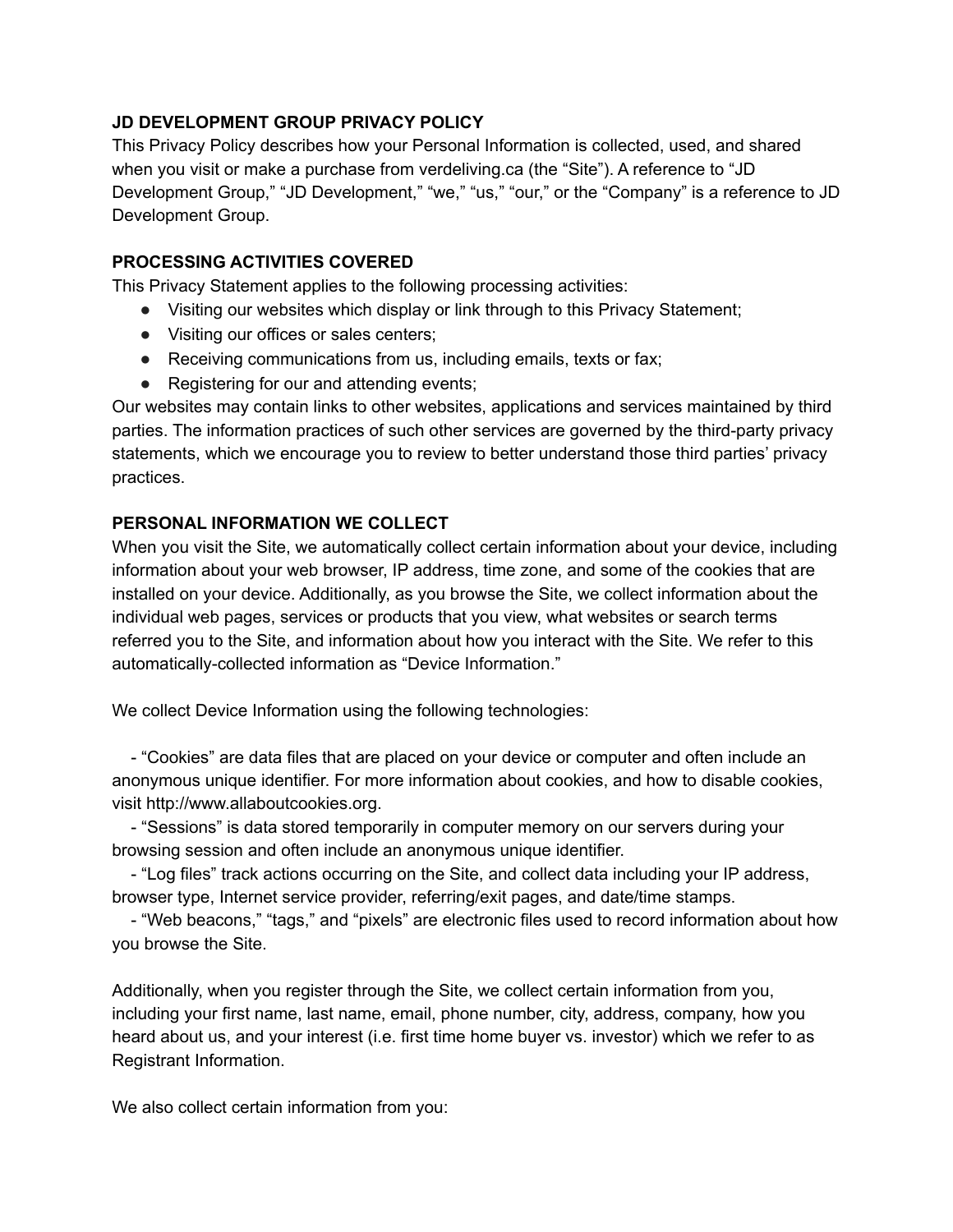- if you express an interest in obtaining additional information about our services, request customer support, use our "Contact Us" or similar features, register to use our websites, sign up for an event or webinar, or download certain content, we generally require you to provide us with your contact information, such as your name, job title, company name, address, phone number, email address, or username and password;
- if you visit our offices, you may be required to register as a visitor and to provide your name, email address, phone number, company name and time and date of arrival;

When we talk about "Personal Information" in this Privacy Policy, we are talking both about Device Information and Registrant Information.

## **HOW DO WE USE YOUR PERSONAL INFORMATION?**

We use the Device Information that we collect to help us screen for potential risk and fraud (in particular, your IP address), and more generally to improve and optimize our Site (for example, by generating analytics about how our customers browse and interact with the Site, and to assess the success of our marketing and advertising campaigns).

We may use the information we collect through our Websites for a range of reasons, including:

- To provide, operate, optimize, and maintain our Websites.
- To send you information for marketing purposes, in accordance with your marketing preferences.
- For recruitment purposes if you have applied for a role with JD Development.
- To respond to your online inquiries and requests, and to provide you with information and access to resources or services that you have requested from us.
- To manage our Websites and system administration and security.
- To improve the navigation and content of our Websites.
- To identify any server problems or other IT or network issues.
- To process transactions and to set up online accounts.
- To compile aggregated statistics about site usage and to better understand the preferences of our Visitors.
- To carry out research and development to improve our products and services.
- To customize content and layout of the Websites.
- Managing user registrations.
- Promoting security of our websites.
- Handling contact and user support requests.
- Managing event registrations and attendance.
- Developing and improving our websites.
- Managing office and sales center visitors.
- Displaying personalized advertisements and content.
- To carry out other legitimate business purposes, as well as other lawful purposes.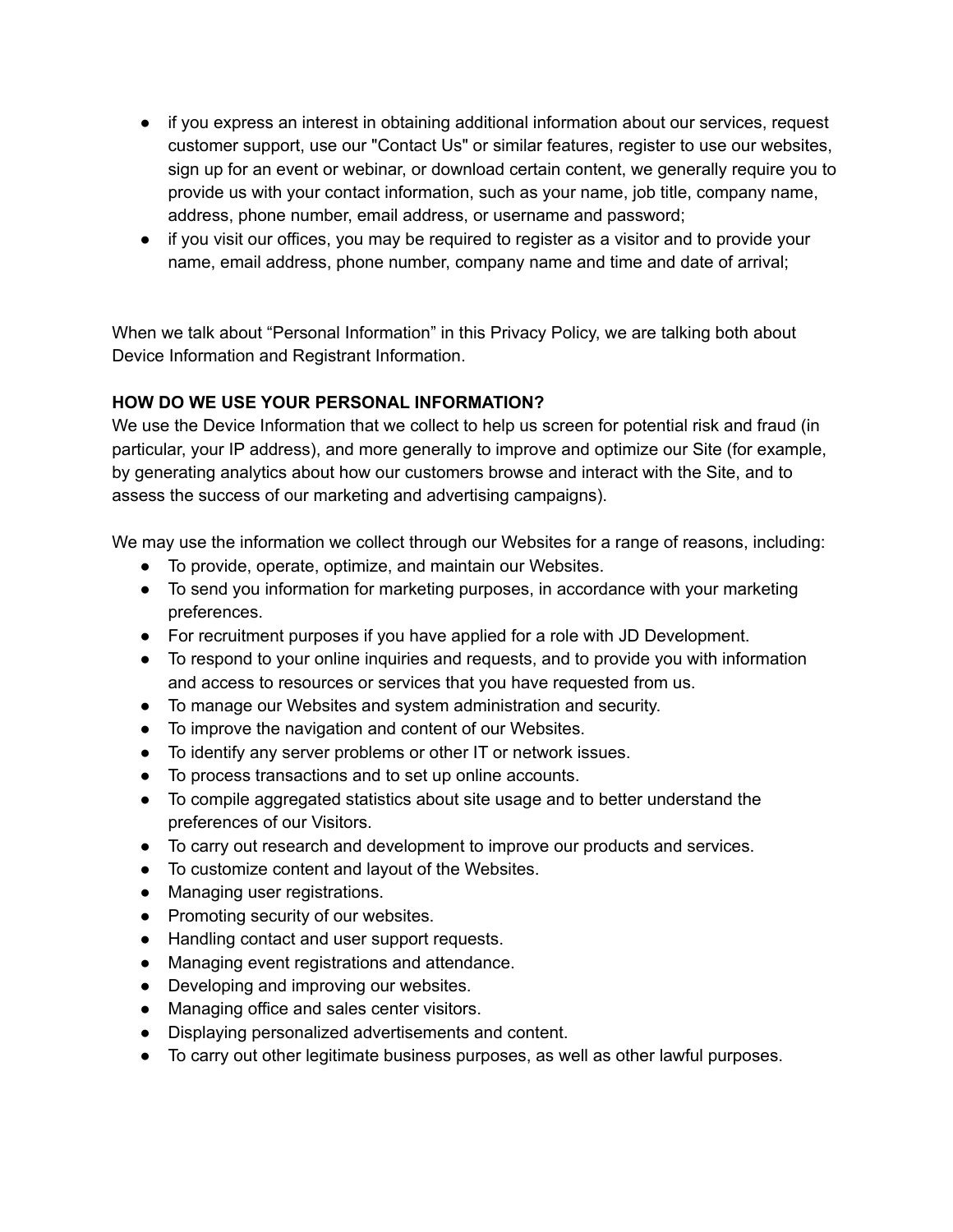We may also collect information about you from other sources, including third parties from whom we have purchased Personal Data, and combine this information with Personal Data provided by you. This helps us to update, expand and analyze our records, identify new customers, and create more tailored advertising to provide services that may be of interest to you. In particular, we collect Personal Data from the following sources:

● Business contact information, including mailing address, job title, email address, phone number, 'intent data' which is web user behaviour data, IP addresses, social handles, LinkedIn URL and custom profiles from third party data providers for the purposes of targeted advertising, delivering relevant email content, event promotion and profiling;

We may combine Personal Information with other information we collect or obtain about you (such as information we source from our third-party partners) to serve you specifically, such as to deliver a product or service according to your preferences or restrictions, or for advertising or targeting purposes in accordance with this privacy policy.

# **SHARING YOUR PERSONAL INFORMATION**

We share your Personal Information with third parties to help us use your Personal Information, as described above. These include:

- Heroku to host our website--you can read more about how Heroku uses your Personal Information here: [https://www.salesforce.com/company/privacy/;](https://www.salesforce.com/company/privacy/)
- Google Analytics to help us understand how our customers use the Site--you can read more about how Google uses your Personal Information here: https://www.google.com/intl/en/policies/privacy/. You can also opt-out of Google Analytics here: <https://tools.google.com/dlpage/gaoptout>;
- SalesForce as a Customer Relationship Management (CRM) tool--you can read more about how SalesForce uses your Personal Information here: [https://www.salesforce.com/company/privacy/;](https://www.salesforce.com/company/privacy/)
- MailChimp to power all non-direct email communications and newsletters--you can read more about how MailChimp uses your Personal Information here: <https://mailchimp.com/legal/privacy/>;
- Hotjar to understand how our customers use the Site--you can read more about how Hotjar uses your Personal Information here: [https://www.hotjar.com/legal/policies/privacy;](https://www.hotjar.com/legal/policies/privacy)
- We may also share your Personal Information with our contracted service providers which provide services such as IT and system administration and hosting, credit card processing, research and analytics, marketing, customer support and data enrichment.

Finally, we may also share your Personal Information to comply with applicable laws and regulations, to respond to a subpoena, search warrant or other lawful request for information we receive, or to otherwise protect our rights.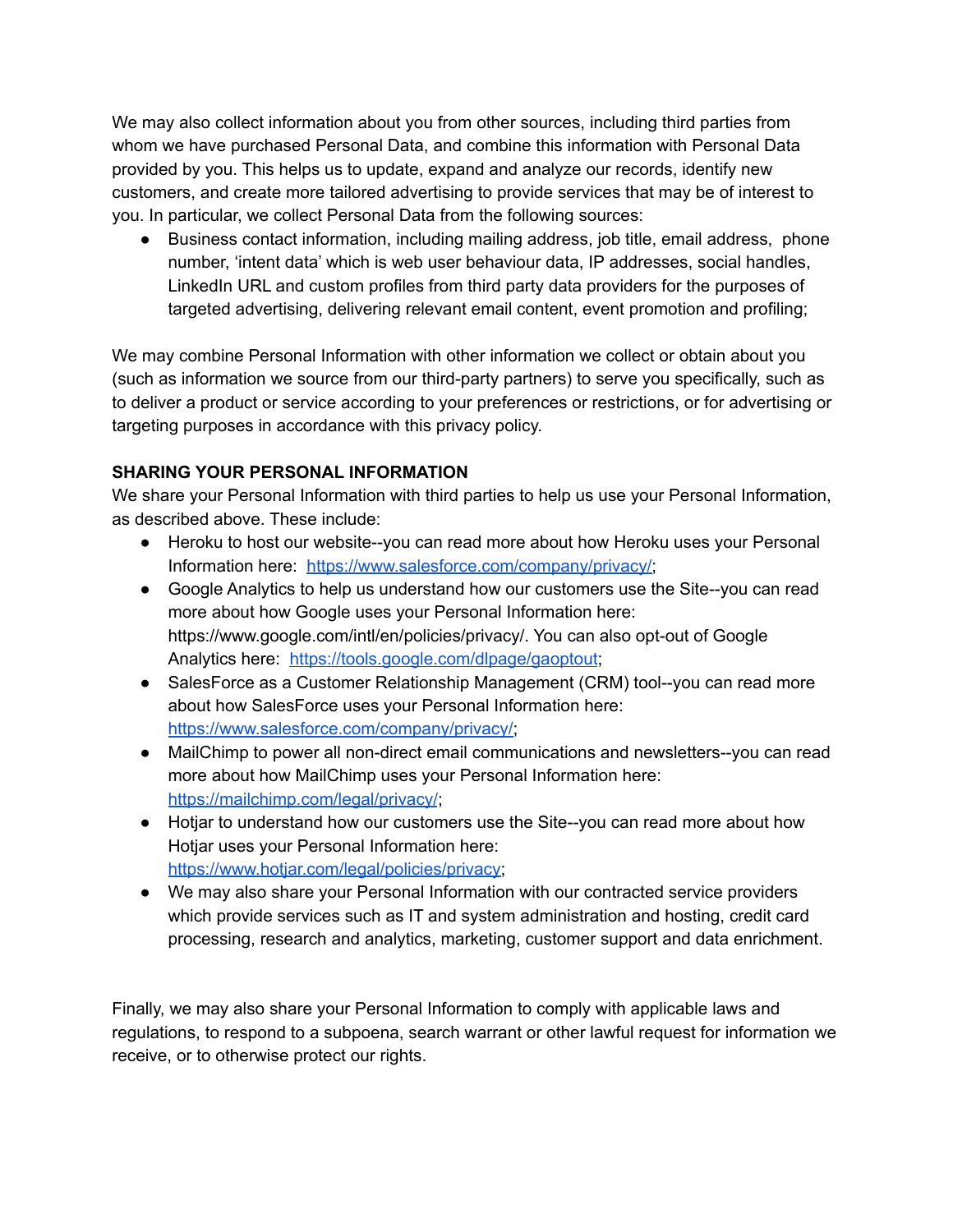#### **BEHAVIOURAL ADVERTISING**

As described above, we use your Personal Information to provide you with targeted advertisements or marketing communications we believe may be of interest to you. For more information about how targeted advertising works, you can visit the Network Advertising Initiative's ("NAI") educational page at

http://www.networkadvertising.org/understanding-online-advertising/how-does-it-work.

You can opt out of targeted advertising through the following list:

FACEBOOK - <https://www.facebook.com/settings/?tab=ads> GOOGLE - <https://www.google.com/settings/ads/anonymous>

Additionally, you can opt out of some of these services by visiting the Digital Advertising Alliance's opt-out portal at: http://optout.aboutads.info/.

#### **DO NOT TRACK**

Please note that we do not alter our Site's data collection and use practices when we see a Do Not Track signal from your browser.

#### **YOUR RIGHTS**

If you are a European resident, you have the right to access Personal Information we hold about you and to ask that your Personal Information be corrected, updated, or deleted. If you would like to exercise this right, please contact us through the contact information below.

Additionally, if you are a European resident we note that we are processing your information in order to pursue our legitimate business interests listed above. You have the right to restrict our processing of your personal information. Additionally, please note that your information will be transferred outside of Europe, including to Canada and the United States.

## **HOW TO EXERCISE YOUR RIGHTS**

To exercise your rights, please contact us in accordance with the "Contact Us" section below. We try to respond to all legitimate requests within one month and will contact you if we need additional information from you in order to honor your request.

In addition, if you have registered for an account with us, you may generally update your user settings, profile, organization's settings or event registration by logging into the applicable website with your username and password and editing your settings or profile. To update your billing information, discontinue your account, and/or request return or deletion of your Personal Data and other information associated with your account, please contact us.

#### **DATA RETENTION**

We may retain your Personal Data for a period of time consistent with the original purpose of collection (see "Purposes for which we process Personal Data and on what legal basis" section